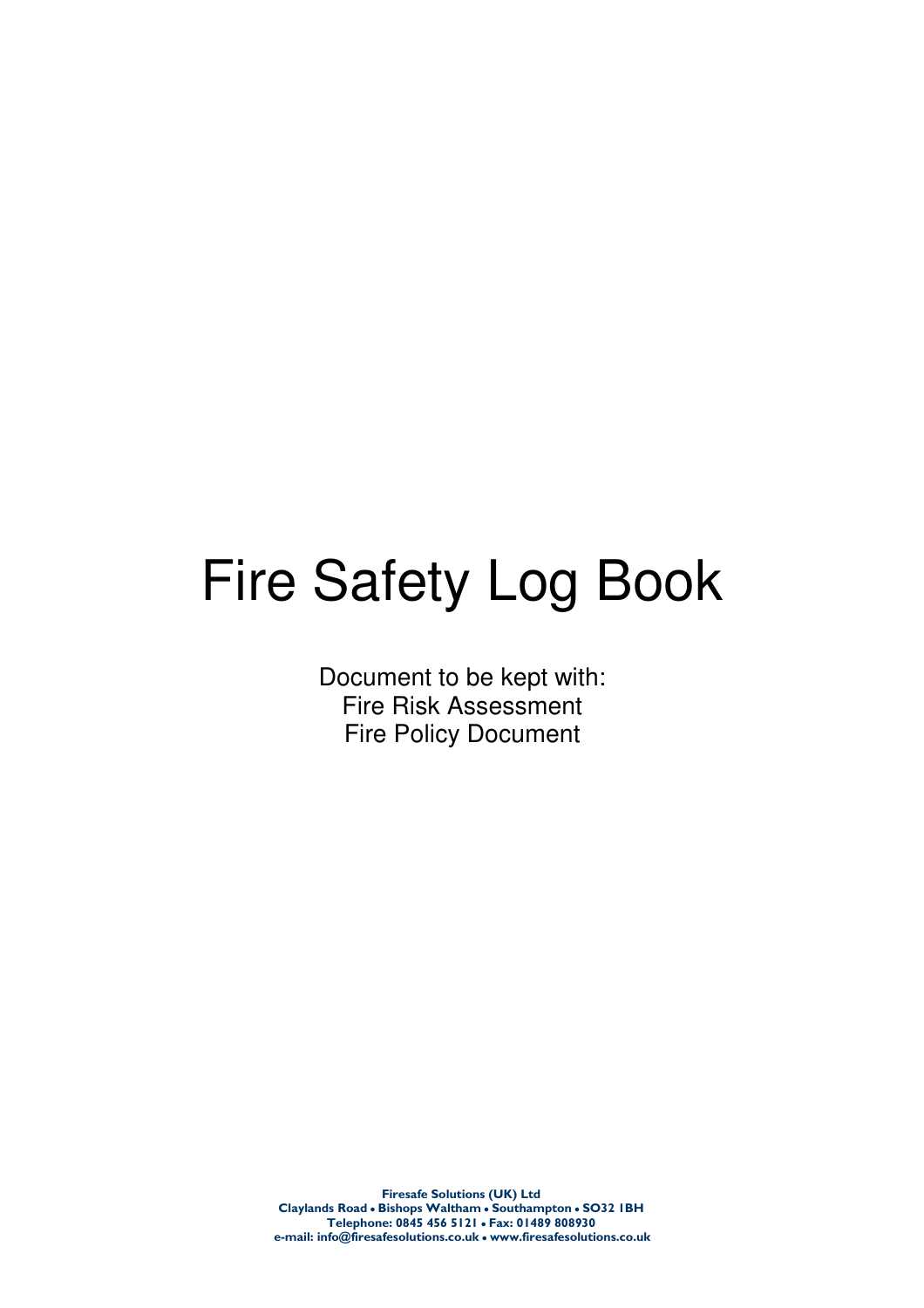# **Contents**

| Section 4: Record of Testing & Maintenance of Battery Operated (Single Point) Detectors 6     |  |
|-----------------------------------------------------------------------------------------------|--|
| Section 5: Record of Testing & Maintenance of Magnetically held open Devices                  |  |
| Section 6: Record of Testing & Maintenance of Magnetic/ Electronically secured final exits 10 |  |
|                                                                                               |  |
|                                                                                               |  |
|                                                                                               |  |
|                                                                                               |  |
|                                                                                               |  |
| Section 12: Record of Inspections & Visits by Fire Inspectors / Advisers21                    |  |

This logbook has been produced in order for you to keep clear and simple records of tests, maintenance and staff training related to fire safety measures. It should be noted that your premises may not have all the measures listed in the logbook. It is suggested a ruled line in red is written across sections that do not apply in order to avoid confusion.

Further copies of the logbook can be obtained from Firesafe Solutions (UK) Ltd.

This logbook is provided as guidance only and in no way attempts to suggest that completion of the logbook will infer full compliance with the Regulatory Reform (Fire Safety) Regulations 2005 or other fire safety regulations. The guidance may require adapting in some high risk premises such as hospitals, care homes or high risk factories. If in doubt please consult with a representative of Firesafe Solutions (UK) Ltd.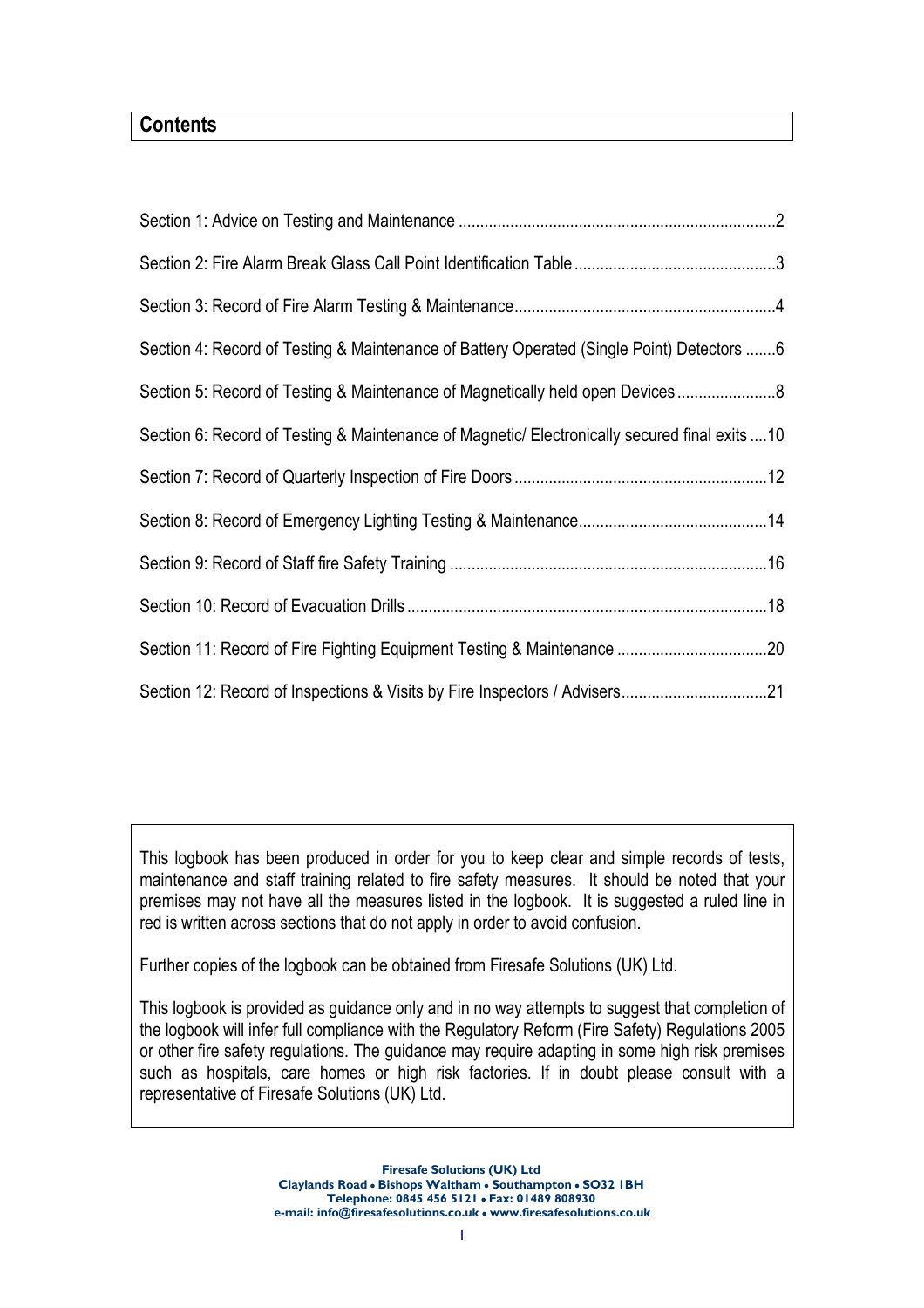### Section 1: Advice on Testing and Maintenance

### Records should be kept of all testing, maintenance and staff training to enable the responsible person to demonstrate they have taken all reasonable steps to maintain adequate fire safety standards.

#### Fire Alarm

The alarm should be tested weekly by a competent person. A different call point should be tested each week using a purpose made test key. Faults should be reported to someone who can authorise repairs. If the system cannot be repaired immediately a risk assessment should be undertaken to ensure the area can continue to be safely used. The person carrying out the risk assessment must be competent.

The system should be serviced by suitably qualified persons every six months or as agreed by the installers. Further advice can be gained from BS 5839 Pt 1 2002.

#### Single Point detectors

Single point detectors must be tested weekly by operating the push button on the detector. Batteries on some models should be tested weekly and on others every ten years. Some detectors do not allow for batteries to be replaced. Read manufactures instructions.

### Magnetically Hold Open Devices

Devices should be tested weekly along with the Fire Alarm to ensure they release and the fire door closes onto the latch and to check the door has not warped. Where possible doors should be released during the night to release the strain on the self closing device and door.

### Magnetically or Electronically Secured Final Exits

Final exits locked by magnetic or electronic gate must be checked weekly to ensure they release on activation of the Fire Alarm. All doors so secured should have a green call point fitted adjacent to the door on the inside face to give a local release. In certain circumstances (to protect people) it may be necessary to vary away from this guidance. This can only be agreed following a Fire Risk Assessment.

### Emergency Lighting

The emergency lighting should be checked monthly by a competent person to ensure it functions correctly. This may be carried out by purpose made test switches that will require a specific key or by isolating the local lighting sub-circuit. It is important the lighting works when the local lighting circuit fails and does not rely on the failure of the overall circuit. The system should be serviced annually by suitably qualified engineers. Further advice can be gained from BS 5266 Pt 1.

### Staff Training

All staff must receive training in what to do in the event of discovering a fire or hearing the alarm. This training should be given by a competent person and take place as soon as possible after employment. Staff should receive refresher training periodically. Some staff should be given instruction in the use of fire fighting equipment. Some staff may require additional training in Fire Warden duties if appropriate or in assisting persons with disabilities. Further guidance with regard to the premises needs can be found in the Fire Risk Assessment.

#### Evacuation Drill

Normal commercial premises staff should complete an evacuation drill once every 12 months. Care homes staff should complete an evacuation drill once every six months.

#### Fire Fighting Equipment

Fire fighting equipment should be hung on purpose made brackets approximately 1 metre off the floor or sat in purpose made floor holders. The equipment should be checked weekly to ensure it is in position and appears undamaged. The equipment should be serviced annually by a competent person. Further advice can be gained from BS 5306.

#### Fire Doors

Designated Fire Doors should be checked quarterly to ensure it self closes onto the latch, the smoke seal is in good condition and touches the frame. The door should sit square in the frame and have signage stating "Fire Door – Keep Shut" (not bedroom doors in HMO).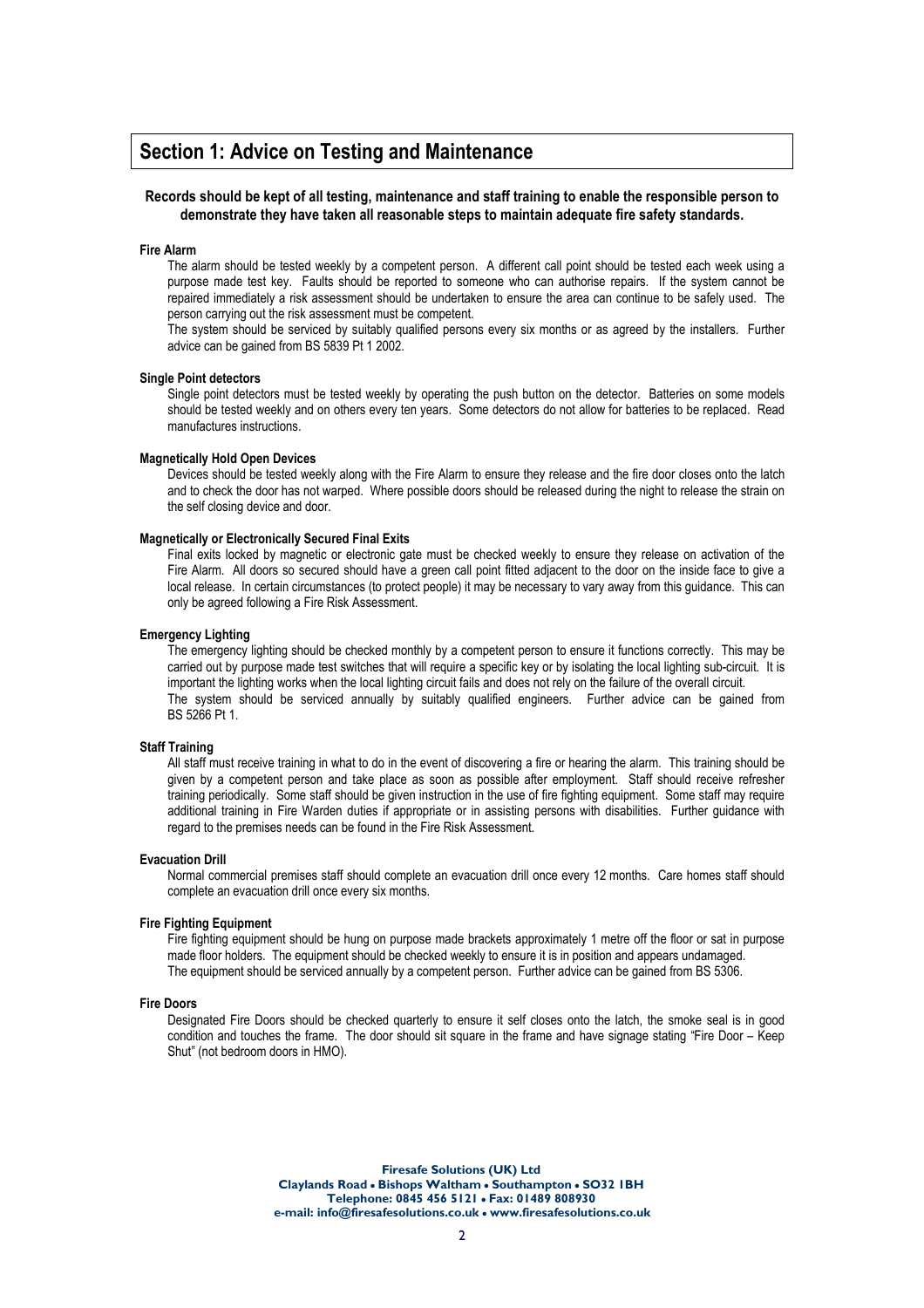# Section 2: Fire Alarm Break Glass Call Point Identification Table

In order to assist with the testing of the fire alarm it is helpful if all call points are numbered and labelled.

| <b>Call Point</b><br><b>Number</b> | Location |
|------------------------------------|----------|
|                                    |          |
|                                    |          |
|                                    |          |
|                                    |          |
|                                    |          |
|                                    |          |
|                                    |          |
|                                    |          |
|                                    |          |
|                                    |          |
|                                    |          |
|                                    |          |
|                                    |          |
|                                    |          |
|                                    |          |
|                                    |          |
|                                    |          |
|                                    |          |
|                                    |          |
|                                    |          |
|                                    |          |
|                                    |          |
|                                    |          |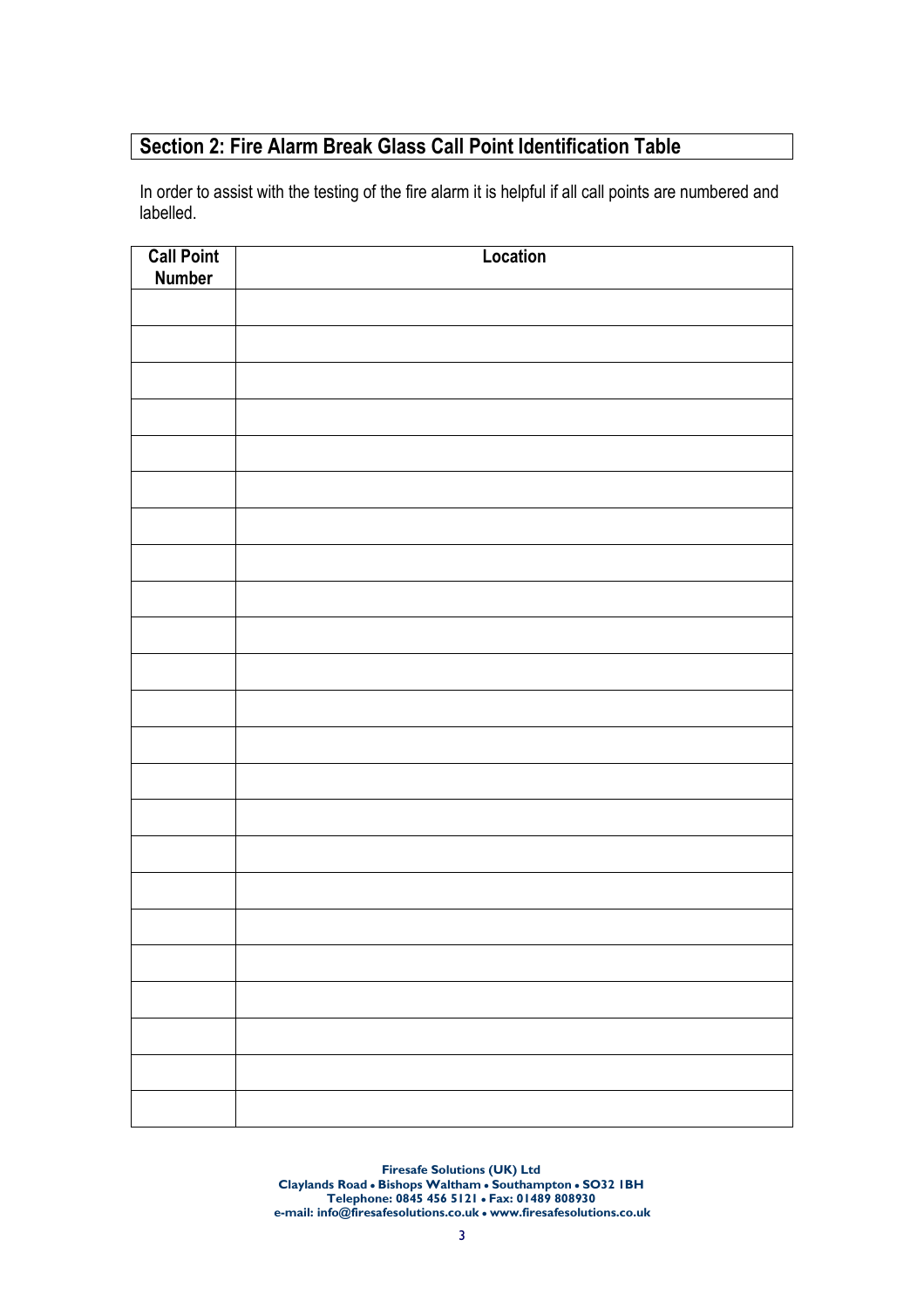### Section 3: Record of Fire Alarm Testing & Maintenance

The alarm should be tested weekly by a competent person. A different call point should be tested each week using a purpose made test key. Faults should be reported to someone who can authorise repairs. If the system cannot be repaired immediately a risk assessment should be undertaken to ensure the area can continue to be safely used. The person carrying out the risk assessment must be competent. The system should be serviced by suitably qualified persons every six months or as agreed by the installers. Further advice can be gained from BS 5839 Pt 1 2002.

| <b>Date</b> | <b>Call Point</b><br><b>Tested</b> | Sat<br>Y/N | <b>Defects</b> | <b>Date</b><br><b>Rectified</b> | Responsible<br>Persons Signature |
|-------------|------------------------------------|------------|----------------|---------------------------------|----------------------------------|
|             |                                    |            |                |                                 |                                  |
|             |                                    |            |                |                                 |                                  |
|             |                                    |            |                |                                 |                                  |
|             |                                    |            |                |                                 |                                  |
|             |                                    |            |                |                                 |                                  |
|             |                                    |            |                |                                 |                                  |
|             |                                    |            |                |                                 |                                  |
|             |                                    |            |                |                                 |                                  |
|             |                                    |            |                |                                 |                                  |
|             |                                    |            |                |                                 |                                  |
|             |                                    |            |                |                                 |                                  |
|             |                                    |            |                |                                 |                                  |
|             |                                    |            |                |                                 |                                  |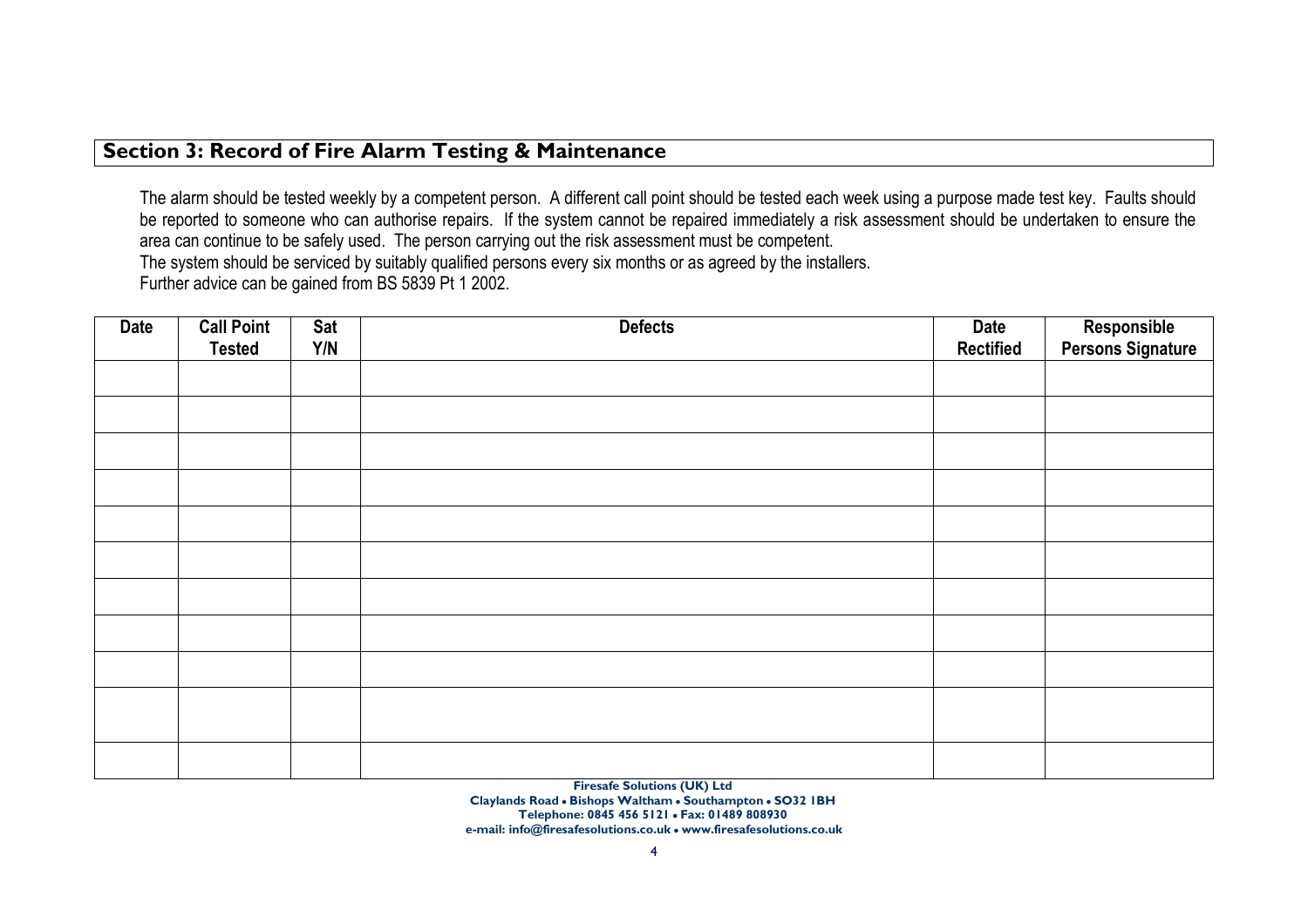| <b>Date</b> | <b>Call Point</b><br><b>Tested</b> | Sat<br>Y/N | <b>Defects</b> | Date<br>Rectified | Responsible<br>Persons Signature |
|-------------|------------------------------------|------------|----------------|-------------------|----------------------------------|
|             |                                    |            |                |                   |                                  |
|             |                                    |            |                |                   |                                  |
|             |                                    |            |                |                   |                                  |
|             |                                    |            |                |                   |                                  |
|             |                                    |            |                |                   |                                  |
|             |                                    |            |                |                   |                                  |
|             |                                    |            |                |                   |                                  |
|             |                                    |            |                |                   |                                  |
|             |                                    |            |                |                   |                                  |
|             |                                    |            |                |                   |                                  |
|             |                                    |            |                |                   |                                  |
|             |                                    |            |                |                   |                                  |
|             |                                    |            |                |                   |                                  |
|             |                                    |            |                |                   |                                  |
|             |                                    |            |                |                   |                                  |
|             |                                    |            |                |                   |                                  |
|             |                                    |            |                |                   |                                  |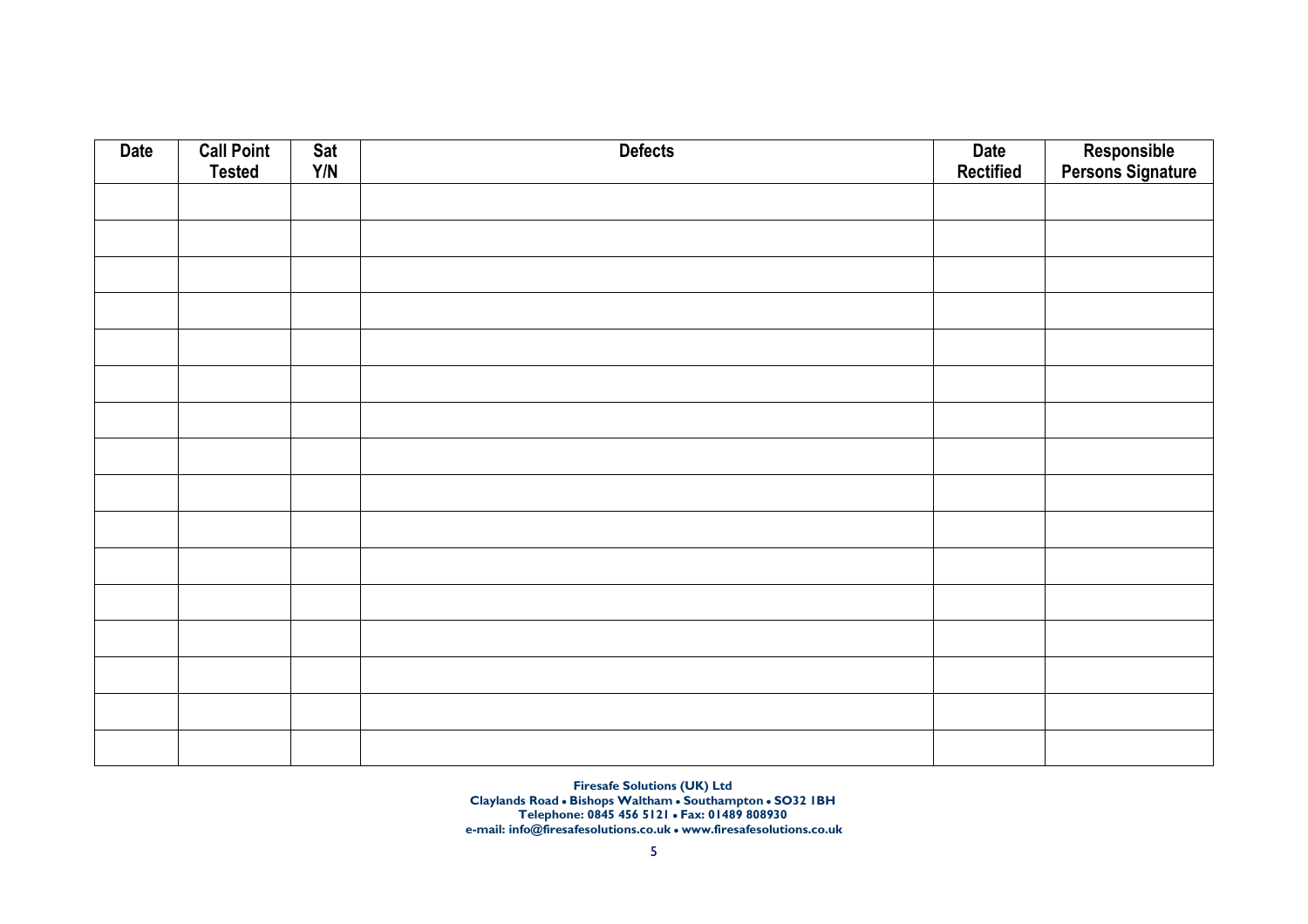## Section 4: Record of Testing & Maintenance of Battery Operated (Single Point) Alarms

Single point alarms must be tested weekly by operating the push button on the alarm. Batteries on some models should be replaced annually and on others between five and ten years. Some alarms do not allow for batteries to be replaced. Read manufactures instructions.

### Annual battery replacement should be recorded in red

| Date | <b>Alarm Tested</b> | Sat Y/N | <b>Action Taken</b> | <b>Date Rectified</b> | Responsible<br>Persons Signature |
|------|---------------------|---------|---------------------|-----------------------|----------------------------------|
|      |                     |         |                     |                       |                                  |
|      |                     |         |                     |                       |                                  |
|      |                     |         |                     |                       |                                  |
|      |                     |         |                     |                       |                                  |
|      |                     |         |                     |                       |                                  |
|      |                     |         |                     |                       |                                  |
|      |                     |         |                     |                       |                                  |
|      |                     |         |                     |                       |                                  |
|      |                     |         |                     |                       |                                  |
|      |                     |         |                     |                       |                                  |
|      |                     |         |                     |                       |                                  |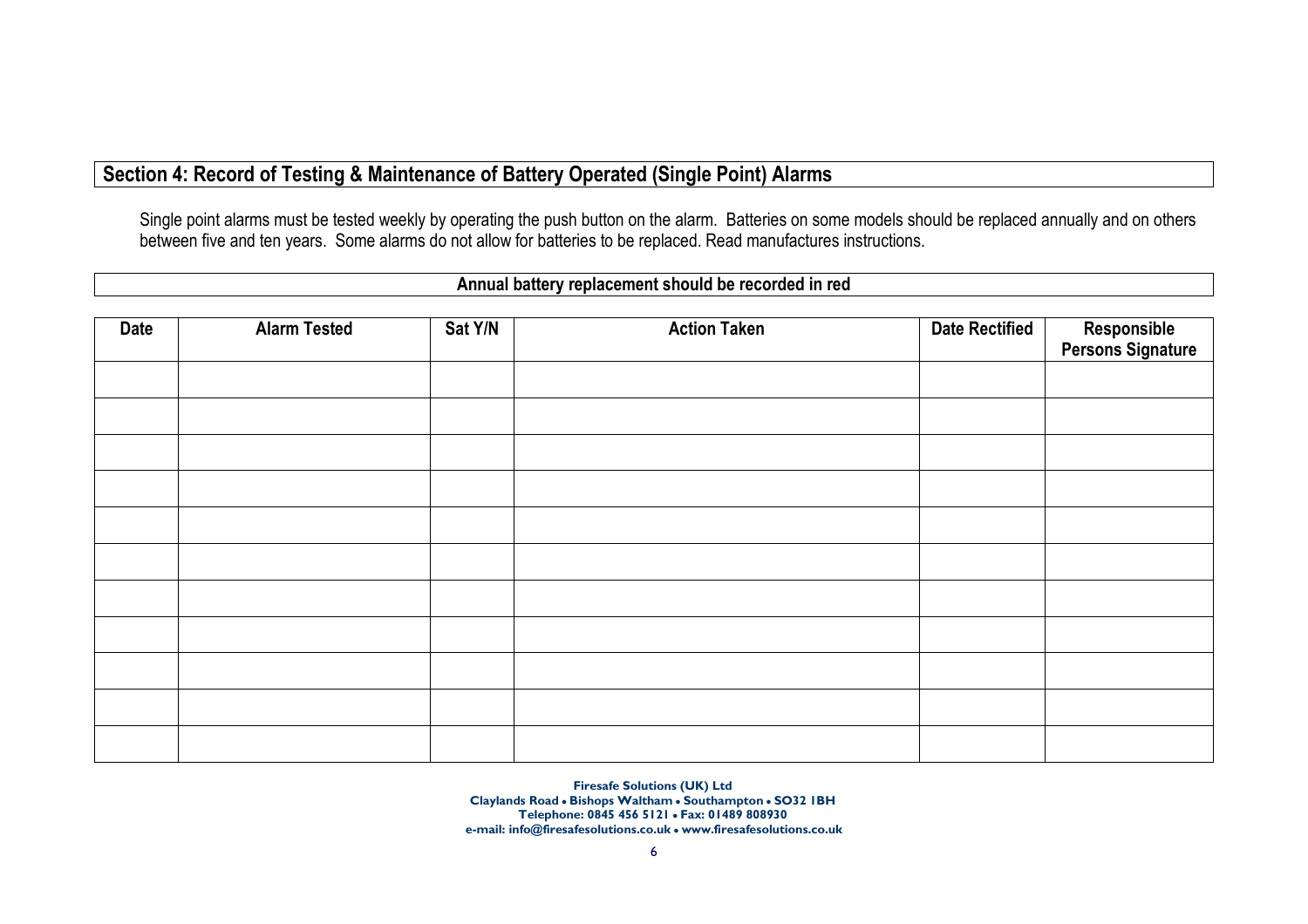| <b>Date</b> | <b>Alarm Tested</b> | Sat Y/N | <b>Action Taken</b> | <b>Date Rectified</b> | Responsible<br>Persons Signature |
|-------------|---------------------|---------|---------------------|-----------------------|----------------------------------|
|             |                     |         |                     |                       |                                  |
|             |                     |         |                     |                       |                                  |
|             |                     |         |                     |                       |                                  |
|             |                     |         |                     |                       |                                  |
|             |                     |         |                     |                       |                                  |
|             |                     |         |                     |                       |                                  |
|             |                     |         |                     |                       |                                  |
|             |                     |         |                     |                       |                                  |
|             |                     |         |                     |                       |                                  |
|             |                     |         |                     |                       |                                  |
|             |                     |         |                     |                       |                                  |
|             |                     |         |                     |                       |                                  |
|             |                     |         |                     |                       |                                  |
|             |                     |         |                     |                       |                                  |
|             |                     |         |                     |                       |                                  |
|             |                     |         |                     |                       |                                  |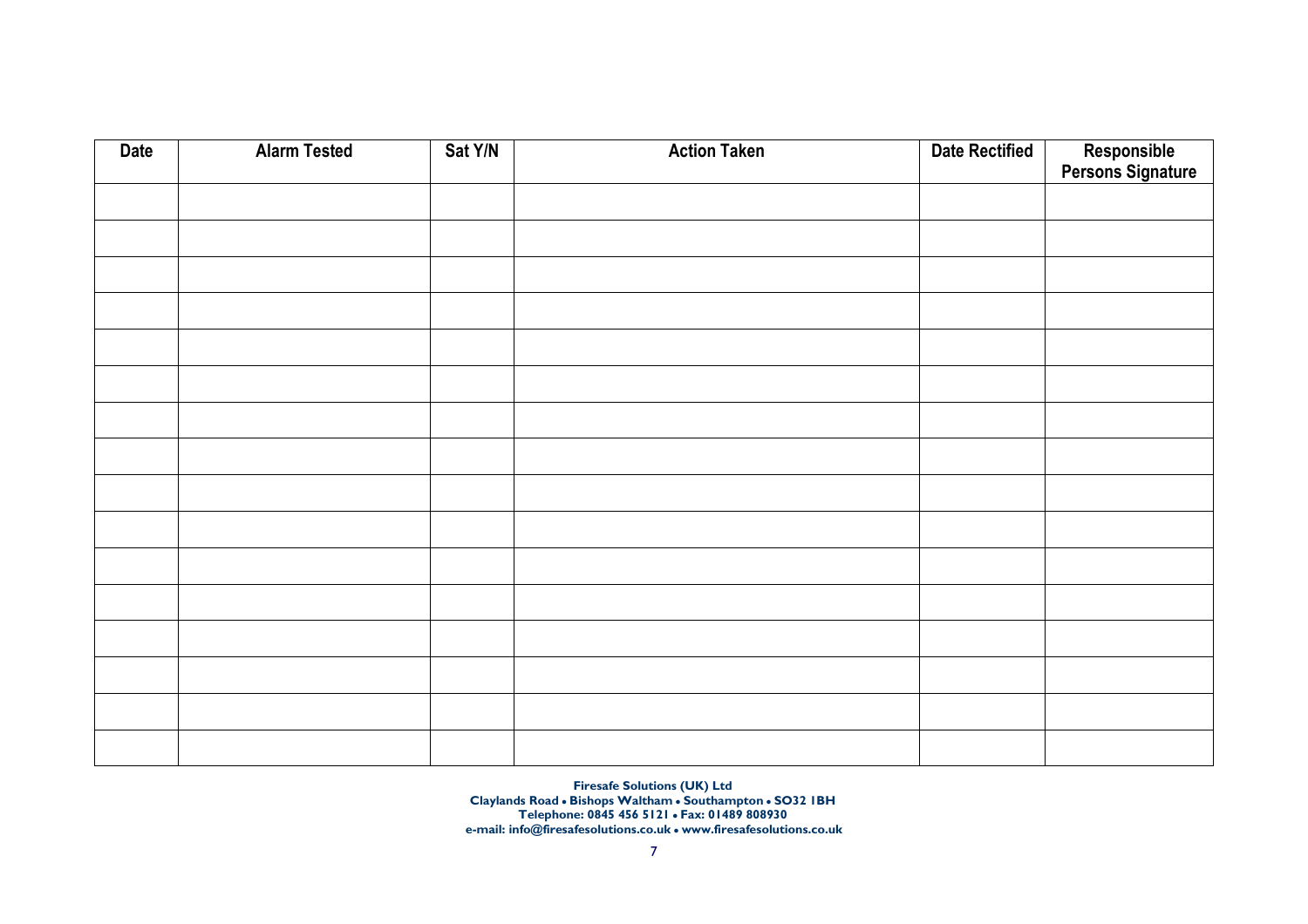## Section 5: Record of Testing & Maintenance of Magnetically held open Devices

Devices should be tested weekly along with the Fire Alarm to ensure they release and the fire door closes onto the latch and to check the door has not warped. Where possible, doors should be released during the night to release the strain on the self closing device and door.

### Where devices are of the DoorGuard type, battery replacement to be recorded in red

| <b>Date</b> | <b>Door Tested</b> | Sat Y/N | <b>Action Taken</b> | <b>Date Rectified</b> | Responsible<br>Persons Signature |
|-------------|--------------------|---------|---------------------|-----------------------|----------------------------------|
|             |                    |         |                     |                       |                                  |
|             |                    |         |                     |                       |                                  |
|             |                    |         |                     |                       |                                  |
|             |                    |         |                     |                       |                                  |
|             |                    |         |                     |                       |                                  |
|             |                    |         |                     |                       |                                  |
|             |                    |         |                     |                       |                                  |
|             |                    |         |                     |                       |                                  |
|             |                    |         |                     |                       |                                  |
|             |                    |         |                     |                       |                                  |
|             |                    |         |                     |                       |                                  |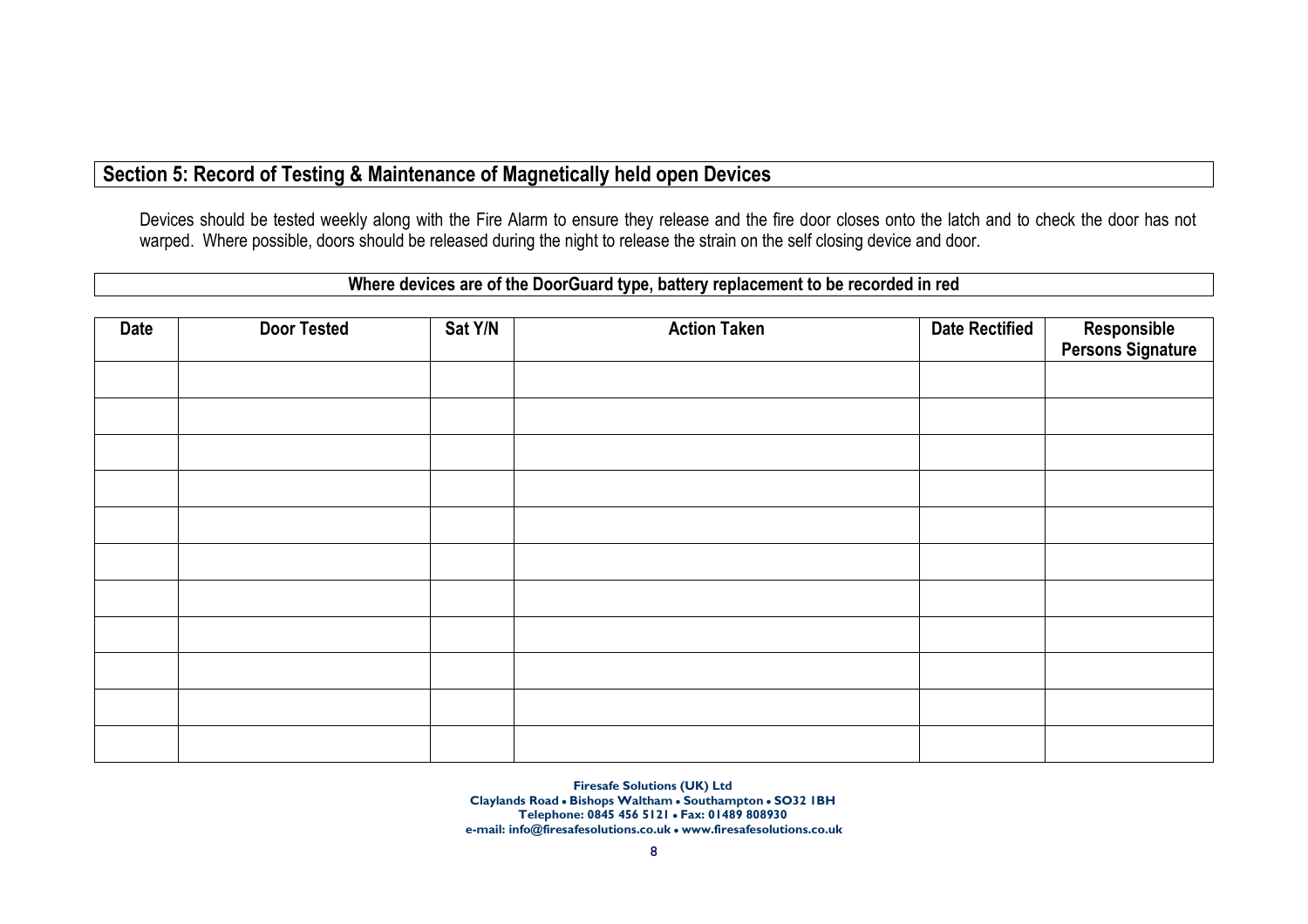| <b>Date</b> | <b>Door Tested</b> | Sat Y/N | <b>Action Taken</b> | <b>Date Rectified</b> | Responsible<br>Persons Signature |
|-------------|--------------------|---------|---------------------|-----------------------|----------------------------------|
|             |                    |         |                     |                       |                                  |
|             |                    |         |                     |                       |                                  |
|             |                    |         |                     |                       |                                  |
|             |                    |         |                     |                       |                                  |
|             |                    |         |                     |                       |                                  |
|             |                    |         |                     |                       |                                  |
|             |                    |         |                     |                       |                                  |
|             |                    |         |                     |                       |                                  |
|             |                    |         |                     |                       |                                  |
|             |                    |         |                     |                       |                                  |
|             |                    |         |                     |                       |                                  |
|             |                    |         |                     |                       |                                  |
|             |                    |         |                     |                       |                                  |
|             |                    |         |                     |                       |                                  |
|             |                    |         |                     |                       |                                  |
|             |                    |         |                     |                       |                                  |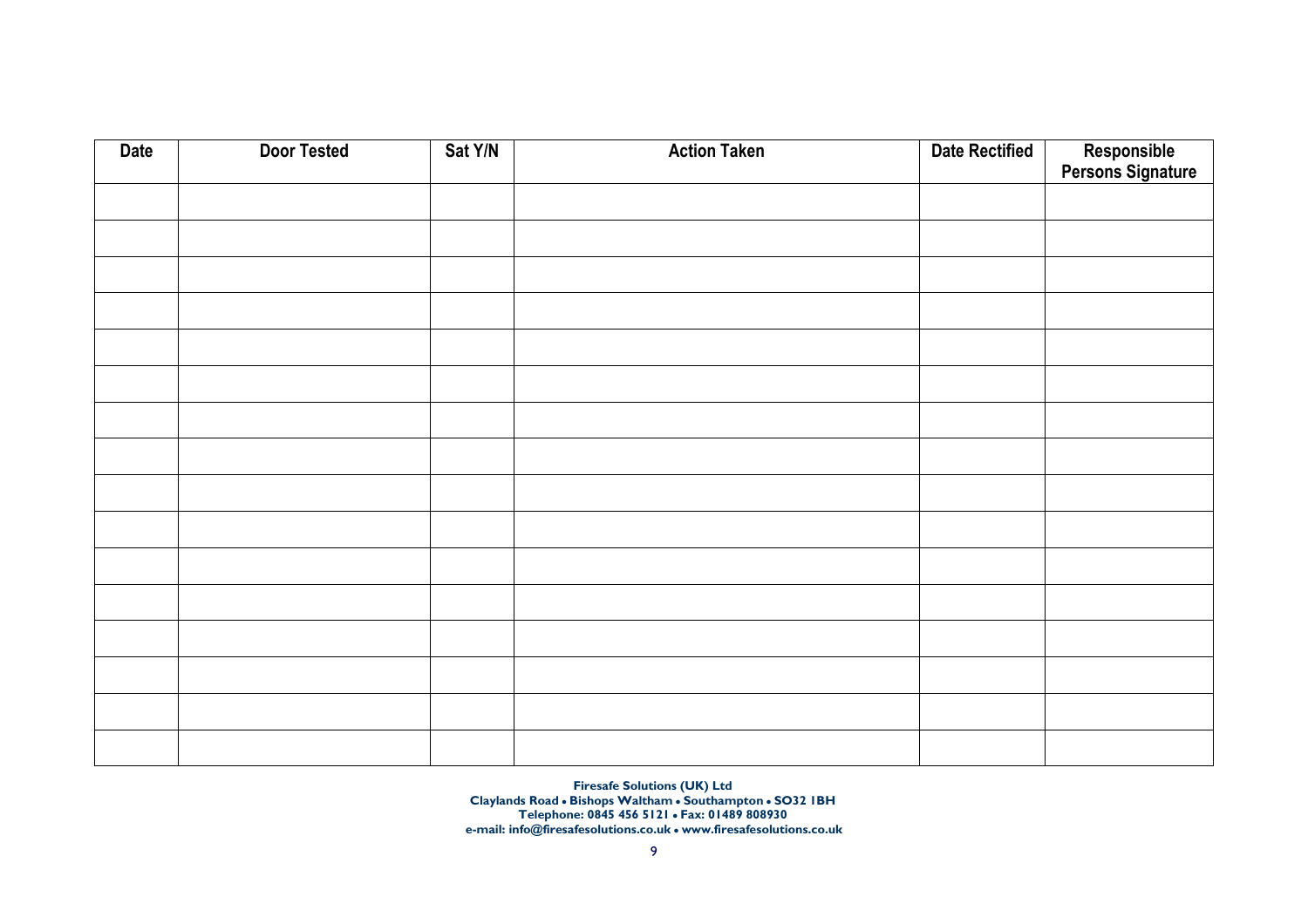# Section 6: Record of Testing & Maintenance of Magnetic/ Electronically secured final exits

Final exits locked by magnetic or electronic gate must be checked weekly to ensure they release on activation of the Fire Alarm.

| <b>Date</b> | <b>Exit Tested</b> | Sat Y/N | <b>Action Taken</b> | <b>Date Rectified</b> | Responsible<br>Persons Signature |
|-------------|--------------------|---------|---------------------|-----------------------|----------------------------------|
|             |                    |         |                     |                       |                                  |
|             |                    |         |                     |                       |                                  |
|             |                    |         |                     |                       |                                  |
|             |                    |         |                     |                       |                                  |
|             |                    |         |                     |                       |                                  |
|             |                    |         |                     |                       |                                  |
|             |                    |         |                     |                       |                                  |
|             |                    |         |                     |                       |                                  |
|             |                    |         |                     |                       |                                  |
|             |                    |         |                     |                       |                                  |
|             |                    |         |                     |                       |                                  |
|             |                    |         |                     |                       |                                  |
|             |                    |         |                     |                       |                                  |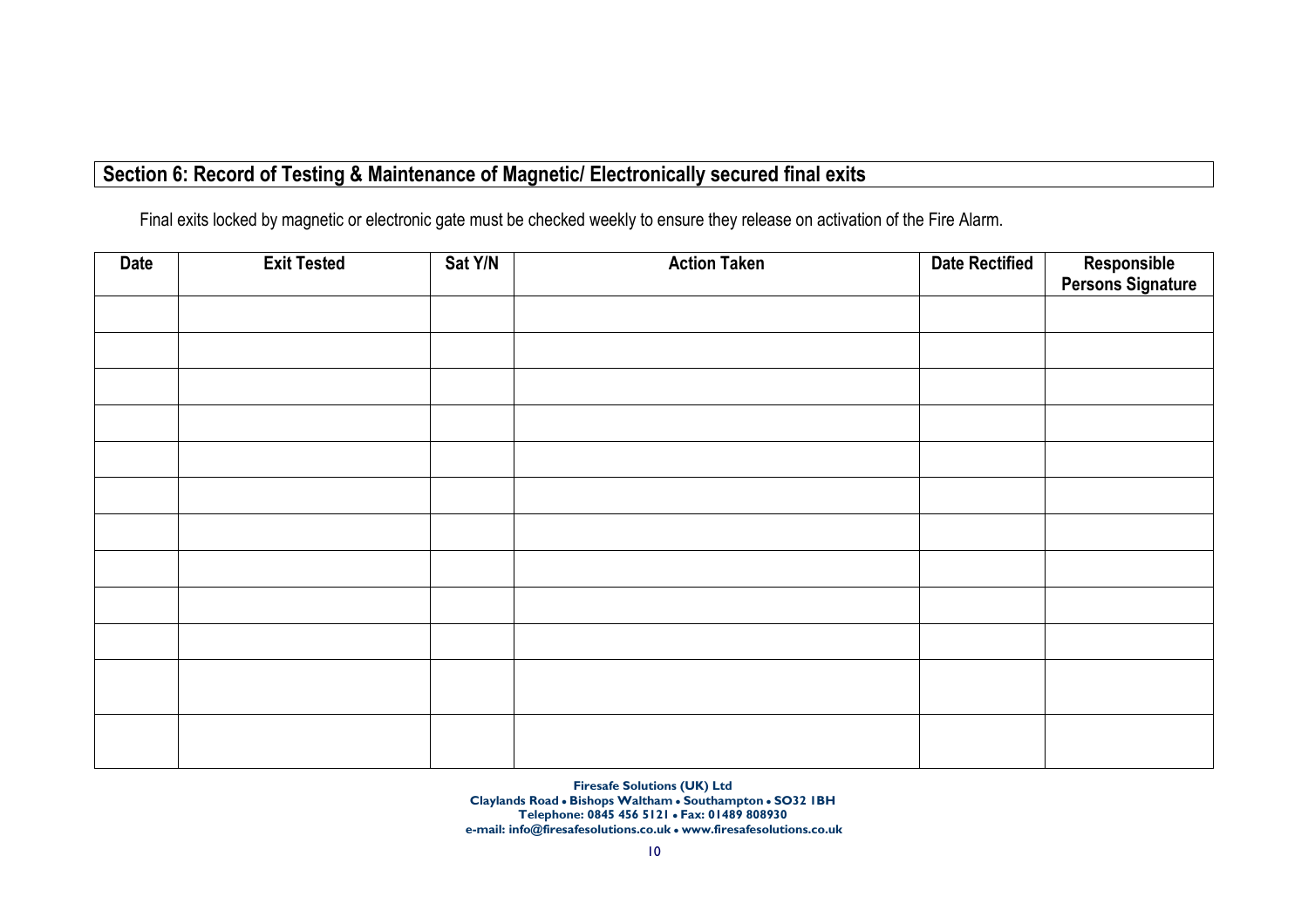| <b>Date</b> | <b>Exit Tested</b> | Sat Y/N | <b>Action Taken</b> | <b>Date Rectified</b> | Responsible<br>Persons Signature |
|-------------|--------------------|---------|---------------------|-----------------------|----------------------------------|
|             |                    |         |                     |                       |                                  |
|             |                    |         |                     |                       |                                  |
|             |                    |         |                     |                       |                                  |
|             |                    |         |                     |                       |                                  |
|             |                    |         |                     |                       |                                  |
|             |                    |         |                     |                       |                                  |
|             |                    |         |                     |                       |                                  |
|             |                    |         |                     |                       |                                  |
|             |                    |         |                     |                       |                                  |
|             |                    |         |                     |                       |                                  |
|             |                    |         |                     |                       |                                  |
|             |                    |         |                     |                       |                                  |
|             |                    |         |                     |                       |                                  |
|             |                    |         |                     |                       |                                  |
|             |                    |         |                     |                       |                                  |
|             |                    |         |                     |                       |                                  |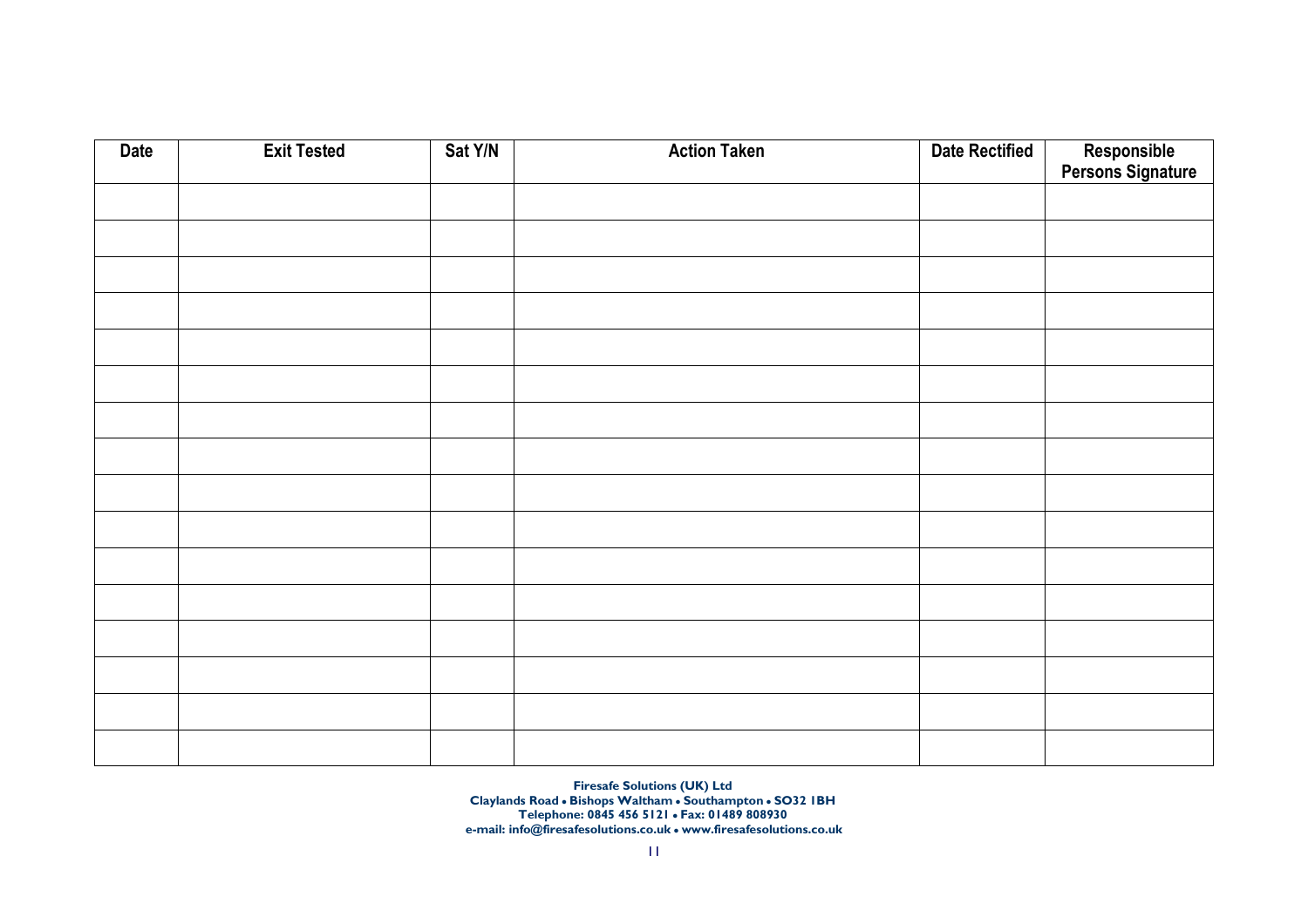# Section 7: Record of Quarterly Inspection of Fire Doors

Designated Fire Doors should be checked quarterly to ensure they self close onto the latch, the smoke seal is in good condition and touches the frame.

| Date | Sat<br>Y/N | <b>Defective Door</b> | <b>Defects</b> | Date<br><b>Rectified</b> | Responsible<br>Persons Signature |
|------|------------|-----------------------|----------------|--------------------------|----------------------------------|
|      |            |                       |                |                          |                                  |
|      |            |                       |                |                          |                                  |
|      |            |                       |                |                          |                                  |
|      |            |                       |                |                          |                                  |
|      |            |                       |                |                          |                                  |
|      |            |                       |                |                          |                                  |
|      |            |                       |                |                          |                                  |
|      |            |                       |                |                          |                                  |
|      |            |                       |                |                          |                                  |
|      |            |                       |                |                          |                                  |
|      |            |                       |                |                          |                                  |
|      |            |                       |                |                          |                                  |
|      |            |                       |                |                          |                                  |
|      |            |                       |                |                          |                                  |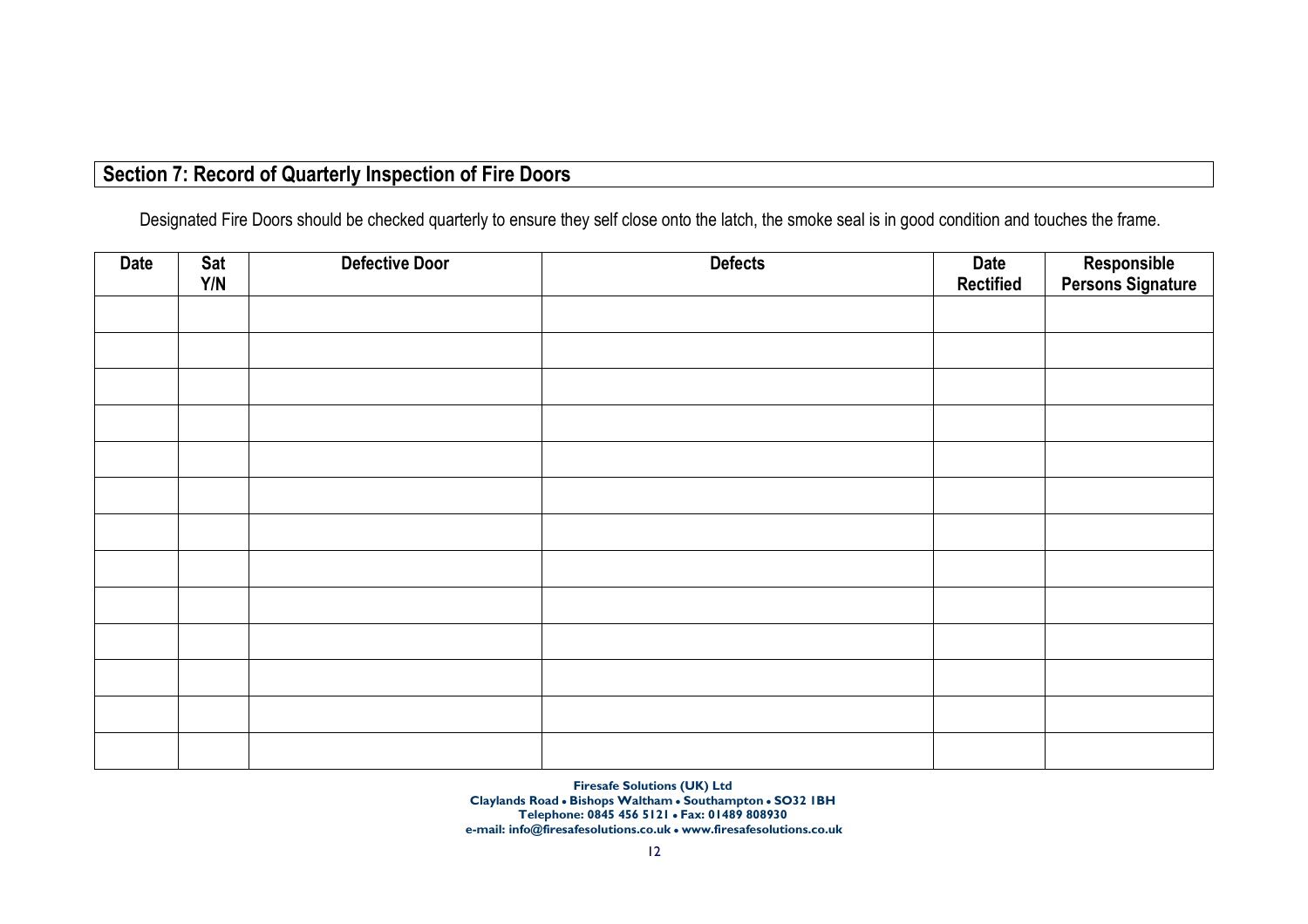| <b>Date</b> | Sat<br>$\mathsf{Y}/\mathsf{N}$ | <b>Defective Door</b> | <b>Defects</b> | <b>Date</b><br><b>Rectified</b> | Responsible<br>Persons Signature |
|-------------|--------------------------------|-----------------------|----------------|---------------------------------|----------------------------------|
|             |                                |                       |                |                                 |                                  |
|             |                                |                       |                |                                 |                                  |
|             |                                |                       |                |                                 |                                  |
|             |                                |                       |                |                                 |                                  |
|             |                                |                       |                |                                 |                                  |
|             |                                |                       |                |                                 |                                  |
|             |                                |                       |                |                                 |                                  |
|             |                                |                       |                |                                 |                                  |
|             |                                |                       |                |                                 |                                  |
|             |                                |                       |                |                                 |                                  |
|             |                                |                       |                |                                 |                                  |
|             |                                |                       |                |                                 |                                  |
|             |                                |                       |                |                                 |                                  |
|             |                                |                       |                |                                 |                                  |
|             |                                |                       |                |                                 |                                  |
|             |                                |                       |                |                                 |                                  |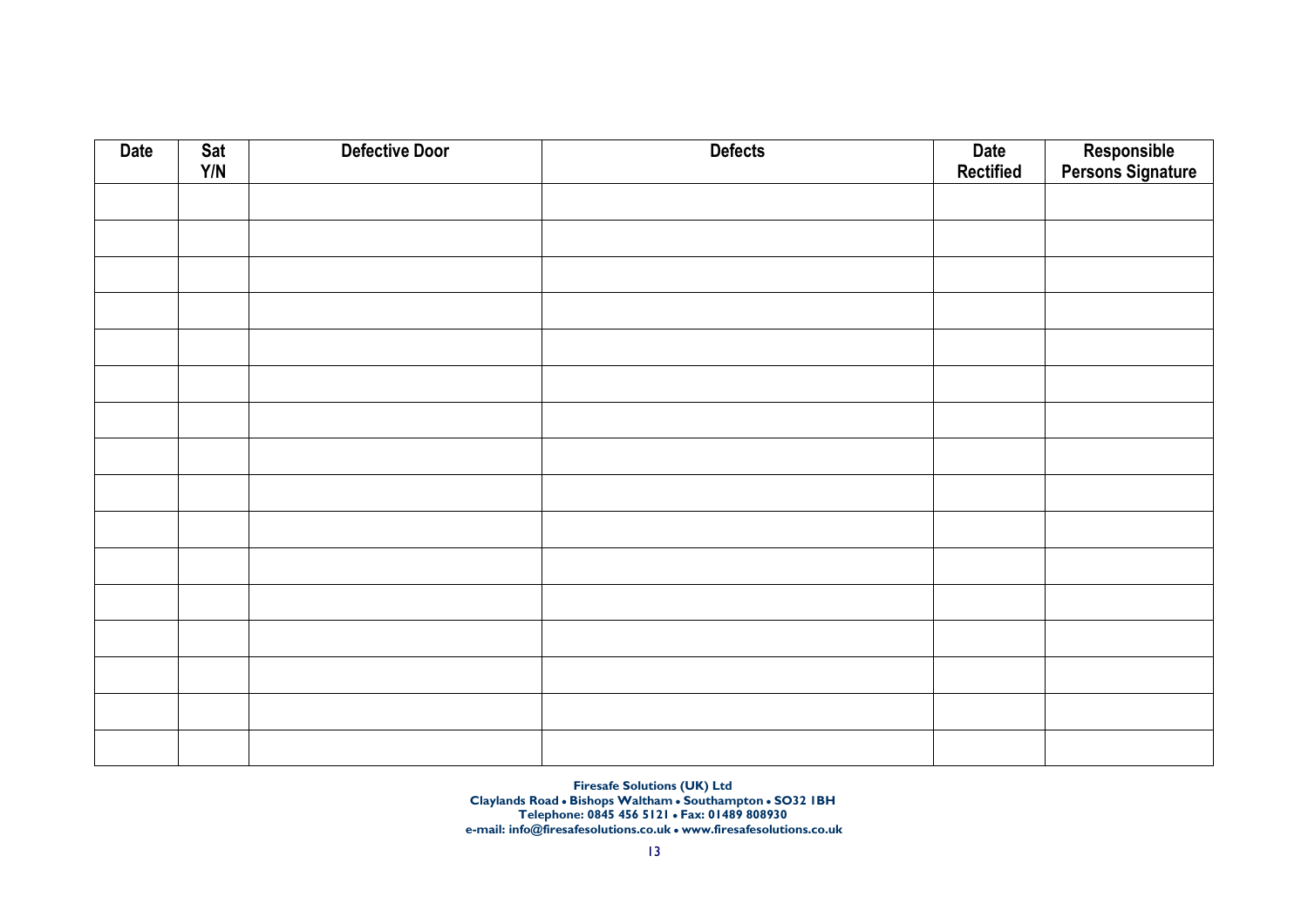# Section 8: Record of Emergency Lighting Testing & Maintenance

The emergency lighting should be checked monthly by a competent person to ensure it functions correctly. This may be carried out by purpose made test switches that will require a specific key or by isolating the local lighting sub-circuit. It is important the lighting works when the local lighting circuit fails and does not rely on the failure of the overall circuit.

The system should be serviced annually by suitably qualified engineers. Further advice can be gained from BS 5266 Pt 1

| <b>Date</b> | Monthly/  | Sat | <b>Defects</b> | Date             | Responsible<br>Persons Signature |
|-------------|-----------|-----|----------------|------------------|----------------------------------|
|             | 6 Monthly | Y/N |                | <b>Rectified</b> |                                  |
|             |           |     |                |                  |                                  |
|             |           |     |                |                  |                                  |
|             |           |     |                |                  |                                  |
|             |           |     |                |                  |                                  |
|             |           |     |                |                  |                                  |
|             |           |     |                |                  |                                  |
|             |           |     |                |                  |                                  |
|             |           |     |                |                  |                                  |
|             |           |     |                |                  |                                  |
|             |           |     |                |                  |                                  |
|             |           |     |                |                  |                                  |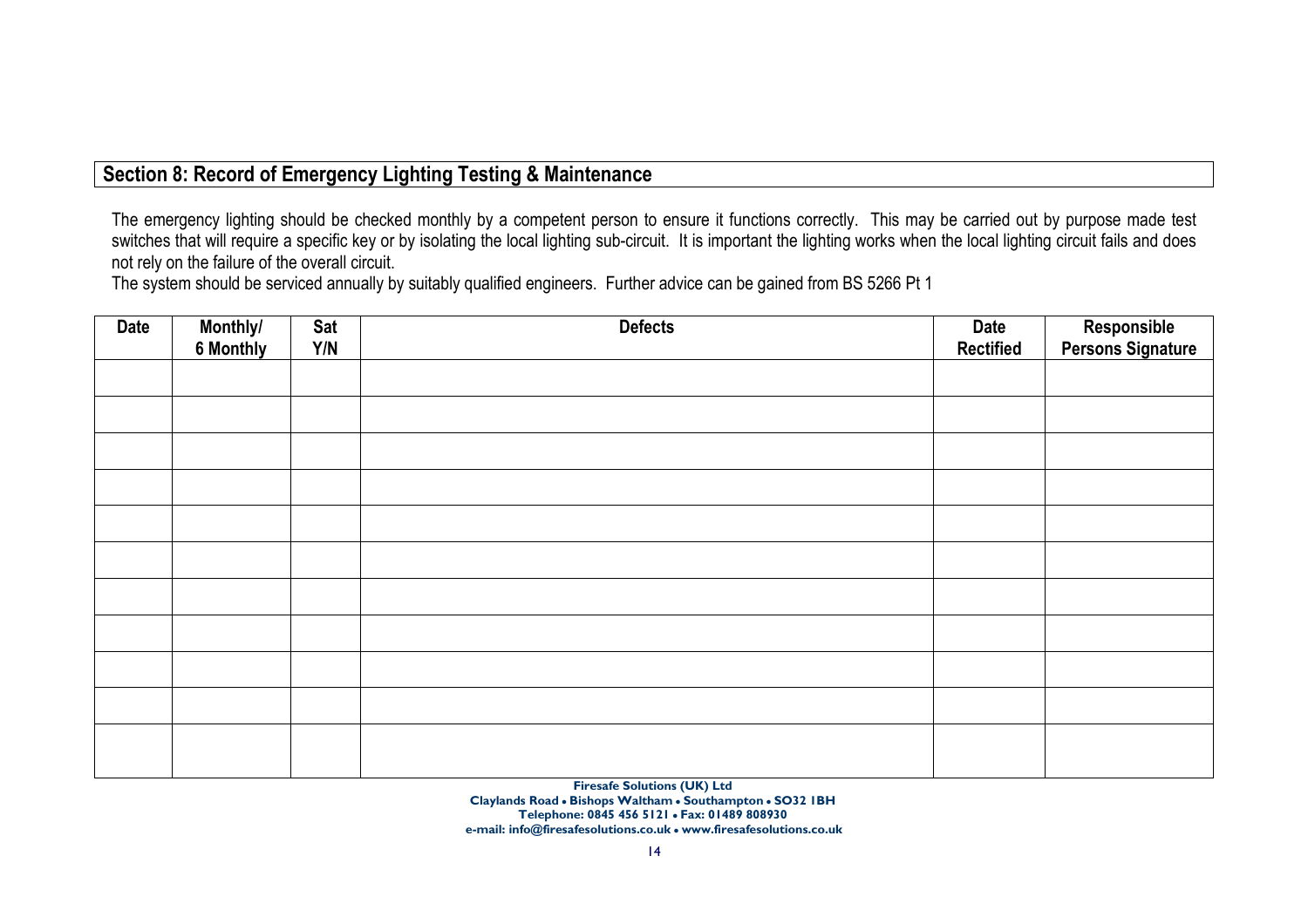| <b>Date</b> | Monthly/<br>6 Monthly | Sat<br>Y/N | <b>Defects</b> | Date<br>Rectified | Responsible<br>Persons Signature |
|-------------|-----------------------|------------|----------------|-------------------|----------------------------------|
|             |                       |            |                |                   |                                  |
|             |                       |            |                |                   |                                  |
|             |                       |            |                |                   |                                  |
|             |                       |            |                |                   |                                  |
|             |                       |            |                |                   |                                  |
|             |                       |            |                |                   |                                  |
|             |                       |            |                |                   |                                  |
|             |                       |            |                |                   |                                  |
|             |                       |            |                |                   |                                  |
|             |                       |            |                |                   |                                  |
|             |                       |            |                |                   |                                  |
|             |                       |            |                |                   |                                  |
|             |                       |            |                |                   |                                  |
|             |                       |            |                |                   |                                  |
|             |                       |            |                |                   |                                  |
|             |                       |            |                |                   |                                  |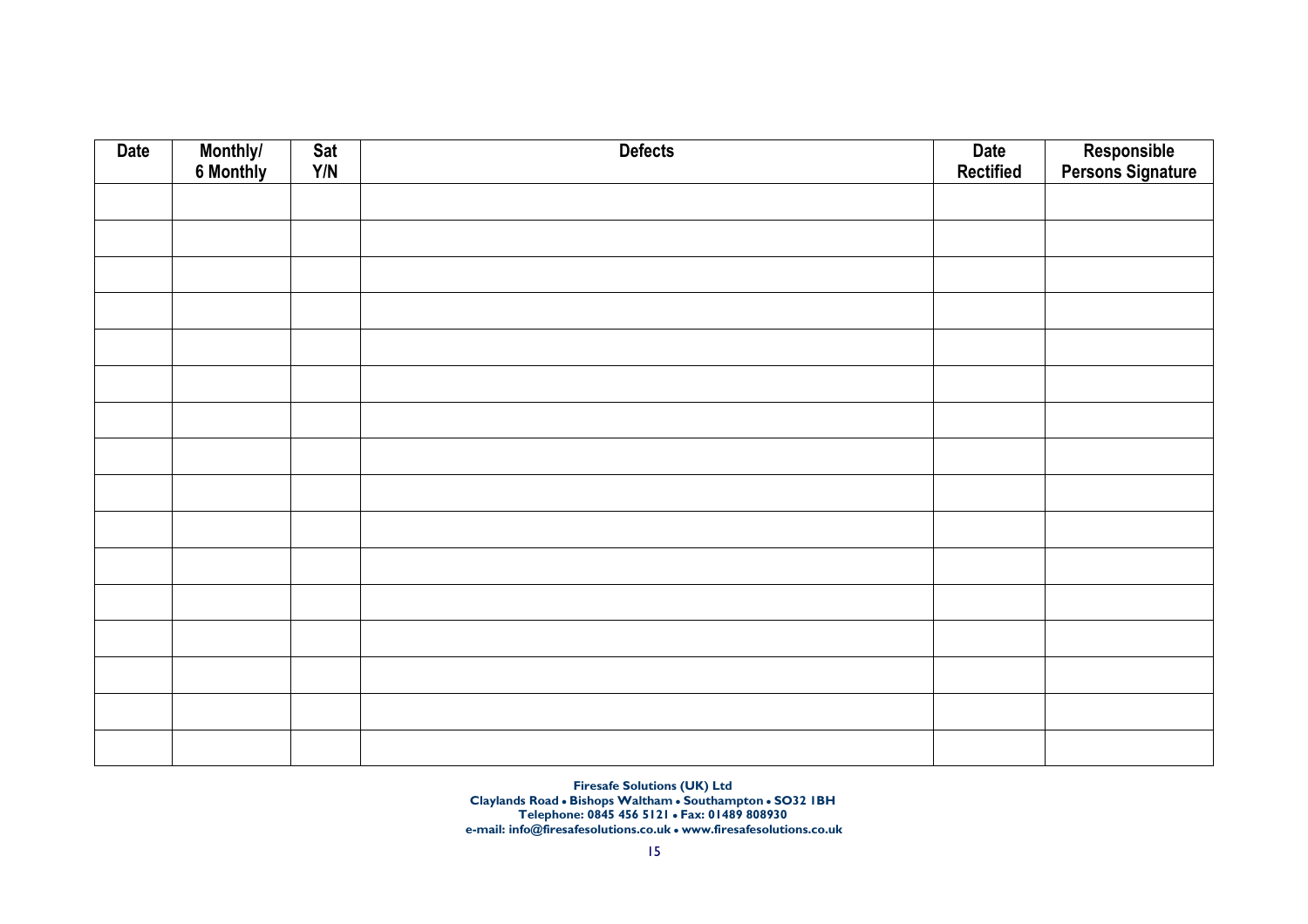# Section 9: Record of Staff fire Safety Training

All staff must receive training in what to do in the event of discovering a fire or hearing the alarm. This training should be given by a competent person and take place as soon as possible after employment. Staff should receive refresher training periodically. Some staff should be given instruction in the use of fire fighting equipment. Some staff may require additional training in Fire Warden Duties if appropriate or in assisting persons with disabilities. Further guidance with regard to the premises needs can be found in the Fire Risk Assessment.

| <b>Date</b> | <b>Persons Attending</b><br>(Print Names) | <b>Subjects Covered</b> | <b>Name &amp; Qualifications of Trainer</b> | Responsible<br>Persons Signature |
|-------------|-------------------------------------------|-------------------------|---------------------------------------------|----------------------------------|
|             |                                           |                         |                                             |                                  |
|             |                                           |                         |                                             |                                  |
|             |                                           |                         |                                             |                                  |
|             |                                           |                         |                                             |                                  |
|             |                                           |                         |                                             |                                  |
|             |                                           |                         |                                             |                                  |
|             |                                           |                         |                                             |                                  |
|             |                                           |                         |                                             |                                  |
|             |                                           |                         |                                             |                                  |
|             |                                           |                         |                                             |                                  |
|             |                                           |                         |                                             |                                  |
|             |                                           |                         |                                             |                                  |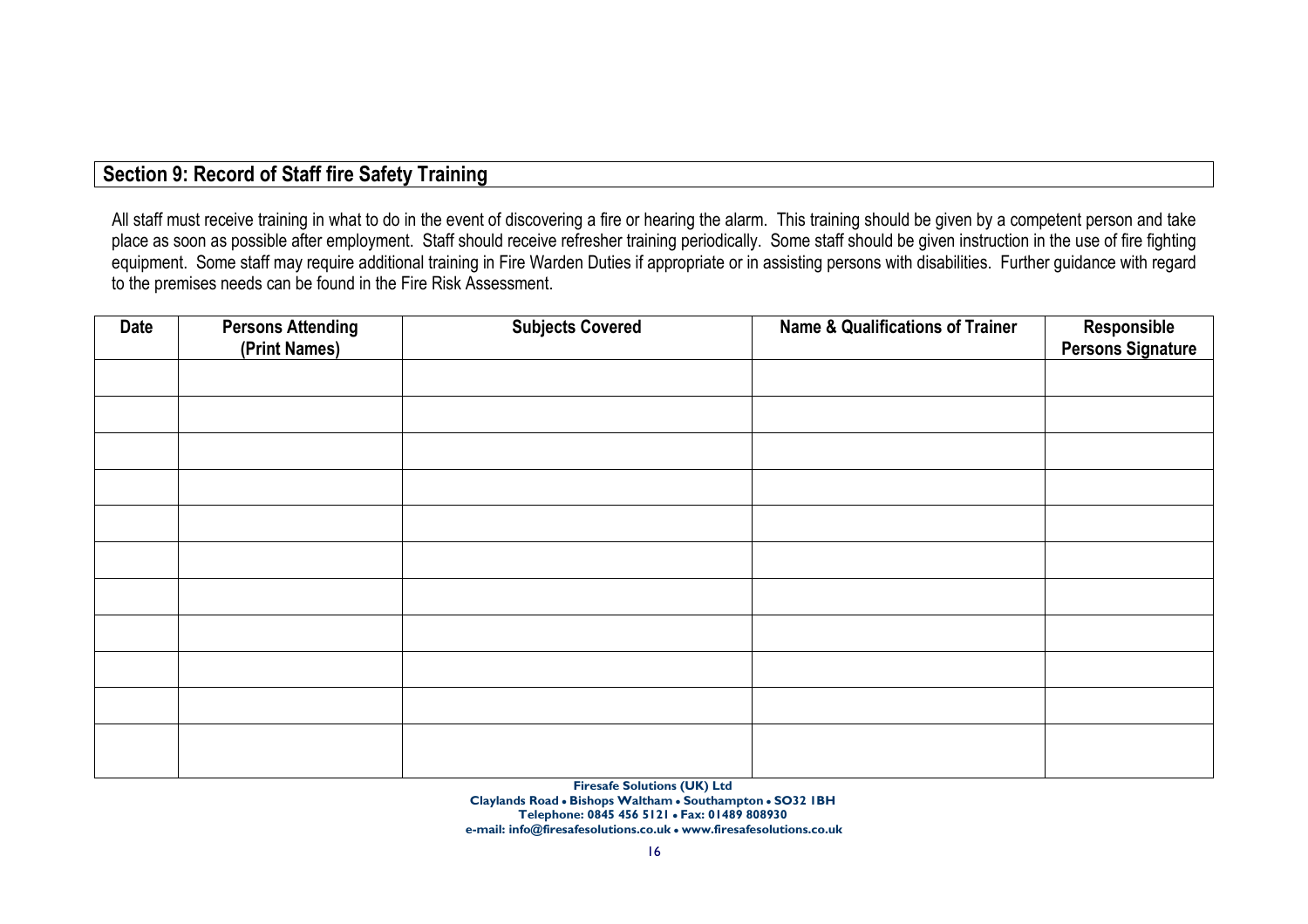| <b>Date</b> | <b>Persons Attending</b><br>(Print Names) | <b>Subjects Covered</b> | <b>Name &amp; Qualifications of Trainer</b> | Responsible<br>Persons Signature |
|-------------|-------------------------------------------|-------------------------|---------------------------------------------|----------------------------------|
|             |                                           |                         |                                             |                                  |
|             |                                           |                         |                                             |                                  |
|             |                                           |                         |                                             |                                  |
|             |                                           |                         |                                             |                                  |
|             |                                           |                         |                                             |                                  |
|             |                                           |                         |                                             |                                  |
|             |                                           |                         |                                             |                                  |
|             |                                           |                         |                                             |                                  |
|             |                                           |                         |                                             |                                  |
|             |                                           |                         |                                             |                                  |
|             |                                           |                         |                                             |                                  |
|             |                                           |                         |                                             |                                  |
|             |                                           |                         |                                             |                                  |
|             |                                           |                         |                                             |                                  |
|             |                                           |                         |                                             |                                  |
|             |                                           |                         |                                             |                                  |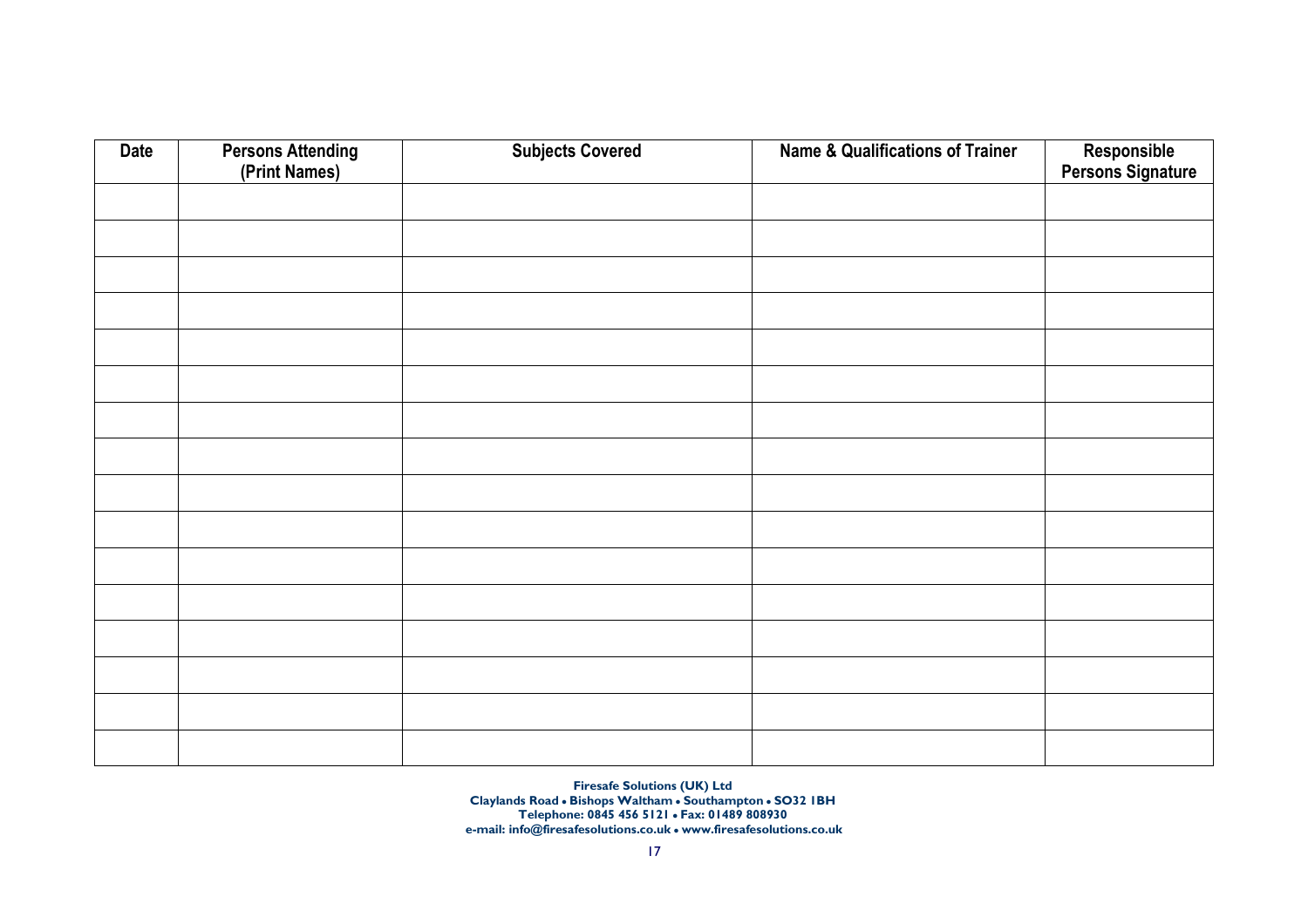# Section 10: Record of Evacuation Drills

Normal commercial premises staff should complete an evacuation drill once every 12 months. Care homes staff should complete an evacuation drill once every six months.

| <b>Date</b> | <b>Persons Attending</b> | <b>Satisfactory/Any Training Needs Identified</b> | <b>Name of Person Taking</b> | Responsible<br>Persons Signature |
|-------------|--------------------------|---------------------------------------------------|------------------------------|----------------------------------|
|             | (Print Names)            |                                                   | <b>Drill</b>                 |                                  |
|             |                          |                                                   |                              |                                  |
|             |                          |                                                   |                              |                                  |
|             |                          |                                                   |                              |                                  |
|             |                          |                                                   |                              |                                  |
|             |                          |                                                   |                              |                                  |
|             |                          |                                                   |                              |                                  |
|             |                          |                                                   |                              |                                  |
|             |                          |                                                   |                              |                                  |
|             |                          |                                                   |                              |                                  |
|             |                          |                                                   |                              |                                  |
|             |                          |                                                   |                              |                                  |
|             |                          |                                                   |                              |                                  |
|             |                          |                                                   |                              |                                  |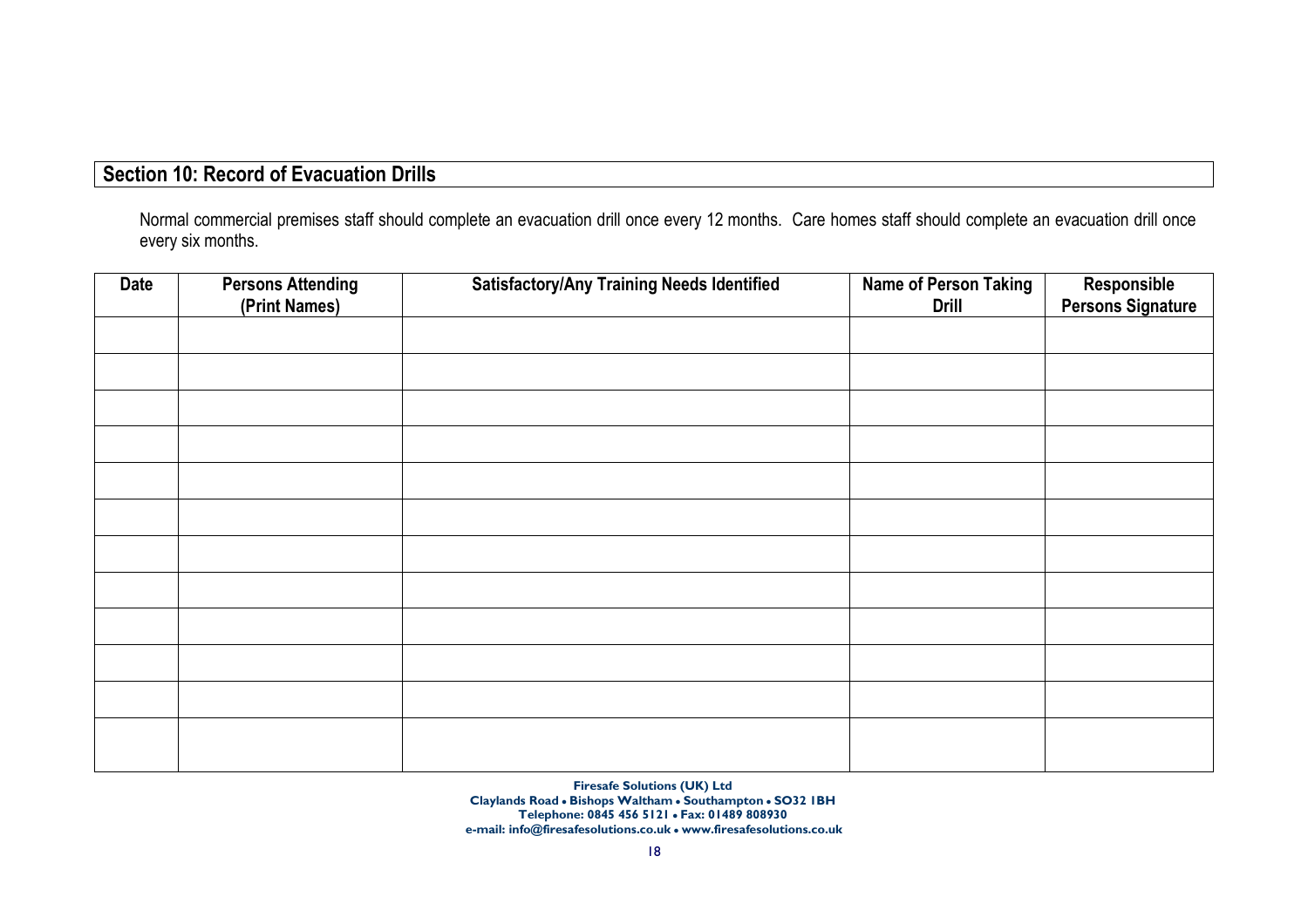| <b>Date</b> | <b>Persons Attending</b><br>(Print Names) | <b>Satisfactory/Any Training Needs Identified</b> | <b>Name of Person Taking</b><br><b>Drill</b> | Responsible<br>Persons Signature |
|-------------|-------------------------------------------|---------------------------------------------------|----------------------------------------------|----------------------------------|
|             |                                           |                                                   |                                              |                                  |
|             |                                           |                                                   |                                              |                                  |
|             |                                           |                                                   |                                              |                                  |
|             |                                           |                                                   |                                              |                                  |
|             |                                           |                                                   |                                              |                                  |
|             |                                           |                                                   |                                              |                                  |
|             |                                           |                                                   |                                              |                                  |
|             |                                           |                                                   |                                              |                                  |
|             |                                           |                                                   |                                              |                                  |
|             |                                           |                                                   |                                              |                                  |
|             |                                           |                                                   |                                              |                                  |
|             |                                           |                                                   |                                              |                                  |
|             |                                           |                                                   |                                              |                                  |
|             |                                           |                                                   |                                              |                                  |
|             |                                           |                                                   |                                              |                                  |
|             |                                           |                                                   |                                              |                                  |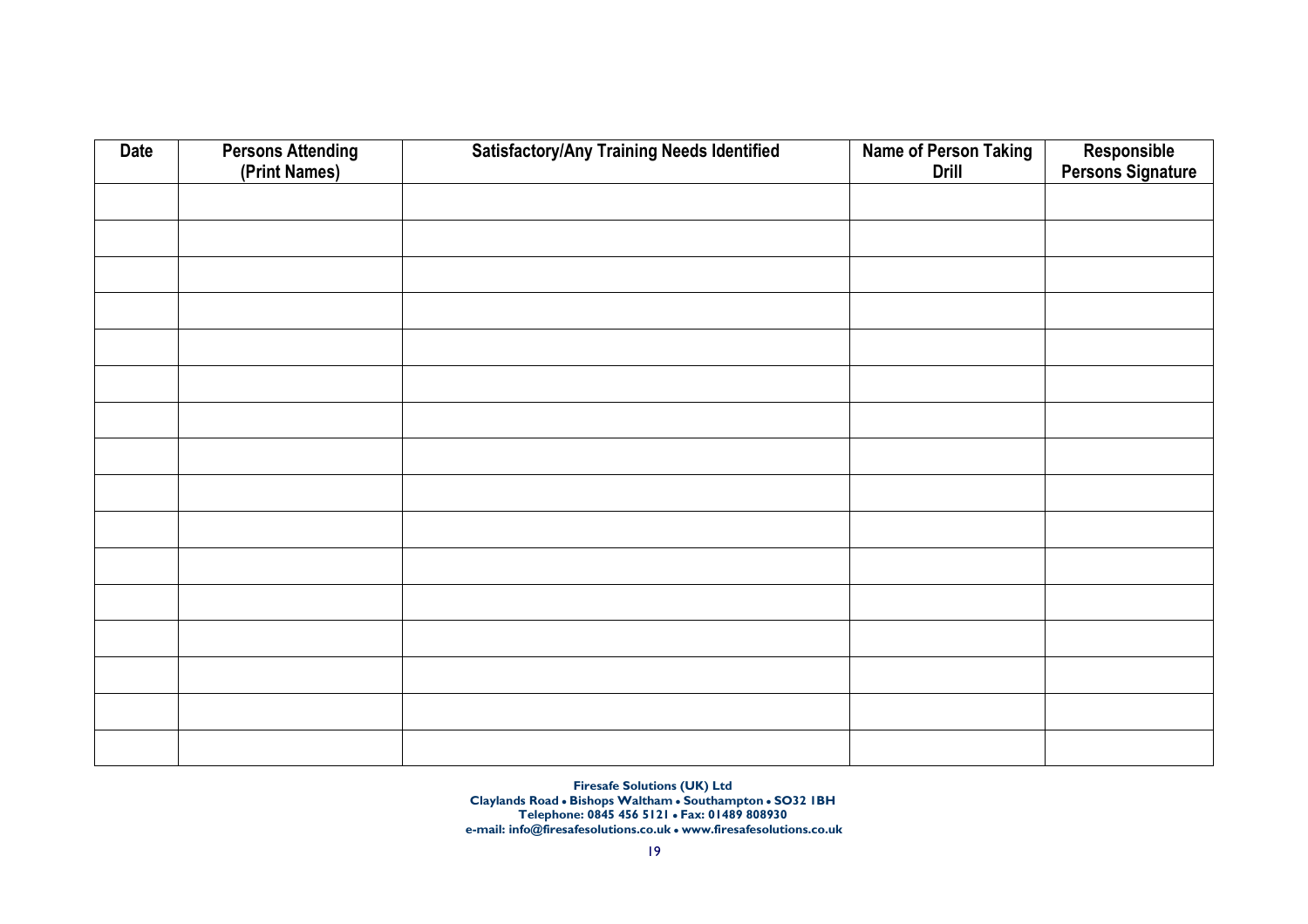# Section 11: Record of Fire Fighting Equipment Testing & Maintenance

Fire fighting equipment should be hung on purpose made brackets approximately 1 metre off the floor or sat in purpose made floor holders. The equipment should be checked weekly to ensure it is in position and appears undamaged.

The equipment should be serviced annually by a competent person. Further advice can be gained from BS 5306.

| Date | Sat<br>Y/N | <b>Defects</b> | <b>Engineers Signature</b> | Date<br><b>Rectified</b> | Responsible<br>Persons Signature |
|------|------------|----------------|----------------------------|--------------------------|----------------------------------|
|      |            |                |                            |                          |                                  |
|      |            |                |                            |                          |                                  |
|      |            |                |                            |                          |                                  |
|      |            |                |                            |                          |                                  |
|      |            |                |                            |                          |                                  |
|      |            |                |                            |                          |                                  |
|      |            |                |                            |                          |                                  |
|      |            |                |                            |                          |                                  |
|      |            |                |                            |                          |                                  |
|      |            |                |                            |                          |                                  |
|      |            |                |                            |                          |                                  |
|      |            |                |                            |                          |                                  |